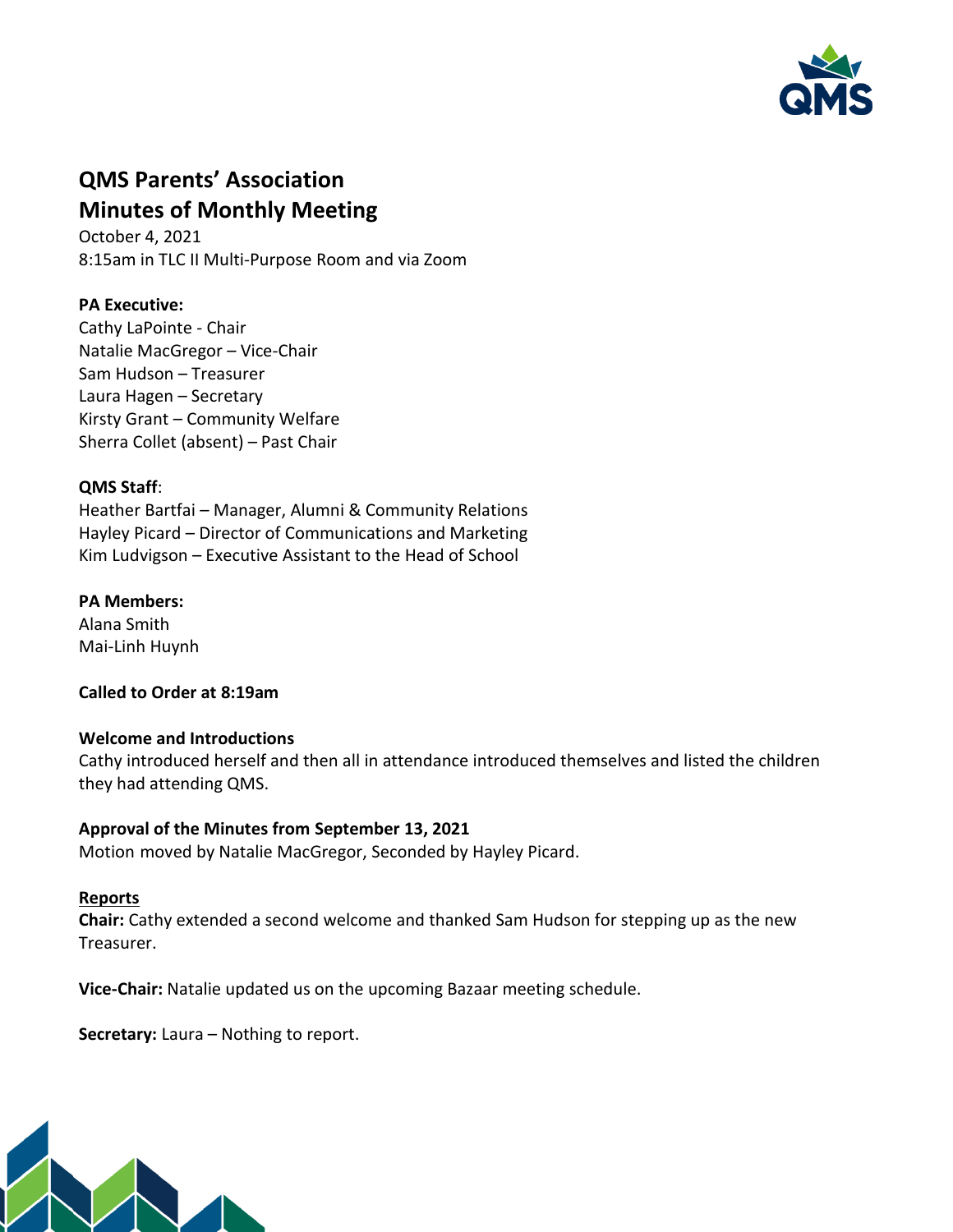

**Treasurer:** Sam had nothing to report. It was noted that the past Treasurer, Kevin Westwick, had applied for the gaming grant for the Parents' Association.

**Community Welfare:** Kirsty reported that she wrote a few cards for new families and a few condolence cards.

#### **For Discussion and Updates**

- The "Together Again" School event was very successful and despite our offer for the safe ride home, no one utilized the service. We still owe money to the school for the service and a cheque will be written.
- Still need to get the signing authority settled. As of now, only Sherra and Kevin have the authority but Cathy and Sam will be added on to be able to do this.
- The QMS bazaar has been decided to be an outdoor event/market to include more of the community. It will have booths, vendors and food available as well as games. This year we will not have samosas or the white elephant sale. We are considering offering Vegetarian Chili, Butter Chicken and hot drinks. We are still seeking a person to Chair the event. Alana has stepped up to do the Raffle again this year. Kirsty said she connected with Bruce in Maintenance, and we need someone to reach out to Alison Hounsome about whether we can have a choir or orchestra playing music. We will need sound equipment for them as well. Hayley suggested we decide on a name for the event and then open tables to vendors first to our school community and then to outside of our immediate school community. We decided to not have direct marketing type vendors and keep it to local crafts and food vendors. A rough estimate of \$50 per table was suggested with a silent auction gift donated by the vendor. Vendors will also need to bring their own tent. We will run through more logistics at the upcoming Bazaar meetings. Alana also asked us to firm up the Raffle ticket prizes so she can apply to gaming for the raffle license. Kirsty agreed to take point as the Chair, Natalie agreed to organize the vendors and Cathy will see if she can firm up the Class Reps. Sherra agreed to organize the wreaths and poinsettias. Next Tuesday, October 12th will be the first Bazaar meeting.
- Fundraising Ideas: Thrifty's cards have changed the way that they operate this year. An update at the next meeting will be given. Mabel's Labels is ongoing although not well utilized. Spring fundraising options will be discussed after the Bazaar has taken place. There were some good and not so great aspects of the previous bulb and basket order.

**New Business** No new business